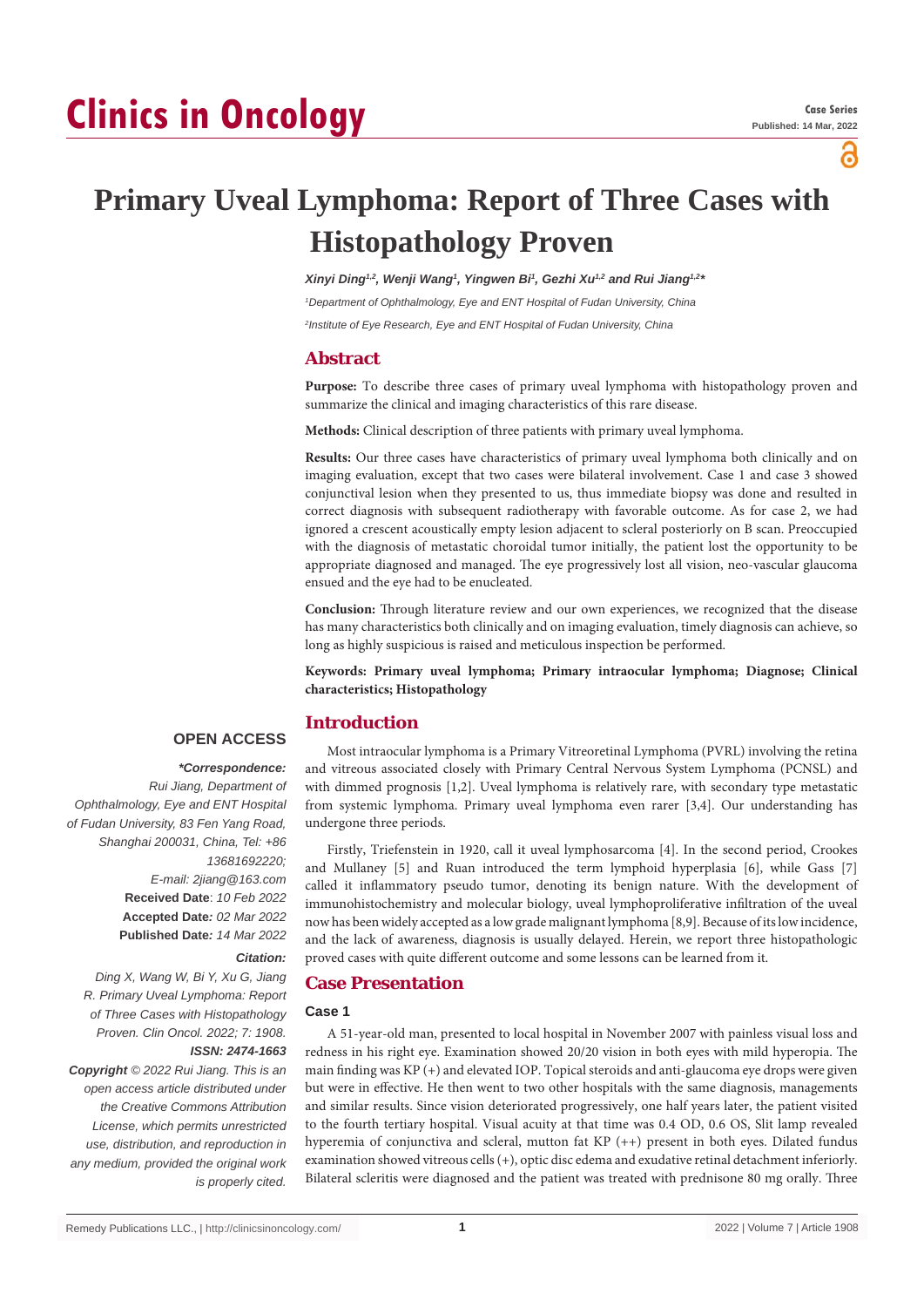

**Figure 1:** Case 1: Anterior segment photograph, fundus photographs, B-scan ultrasound and pathological section of the conjunctiva tissue. (A, B) Anterior segment photograph presented hyperemia and swollen conjunctiva in both eyes. (C1, C2, D) Fundus photographs presented exudative retinal detachment, swollen optic disc with subretinal scattered brown pigment spots in both eyes. (E, F) B-scan ultrasound showed diffuse choroid thickening with low to medium internal reflectivity and similar hyporeflectivity lesion behind eyeball adjacent to sclera in both eyes. (G) Pathological section of the conjunctiva tissue.

days later, VA improved in both eyes. While on tapering the steroid, visual acuity deteriorated. Oral prednisone 80 mg resumed with retrobulbar triamcinolone injection administered additionally, however, improvement was little. Bone marrow aspiration showed no abnormalities.

When the patient came to our hospital in December 2009, BCVA was 0.4 in the right eye and 0.3 in the left eye. Ocular movement was full with no proptoses. Hyperemia and swollen conjunctiva were present in both eyes (Figure 1A, 1B), more prominent in the right. KP was absent. Iris looked normal and vitreous was clear. Exudative retinal detachment, swollen optic disc with sub-retinal scattered brown pigment spots were observed in both eyes (Figure 1C, 1D). Break was not detected. B-scan ultrasonography showed diffuse choroid thickening with low to medium internal reflectivity in both eyes. Similar hypo-reflectivity lesion was seen behind eyeball adjacent to sclera (Figure 1E, 1F). MRI also showed thickening of eye wall in both eyes. Conjunctival biopsy was done on the right eye, pathology (Figure 1G) and PCR gene rearrangement showed lymphoid cell hyperplasia, consistent with primary uveal lymphoma.

Low dose radiotherapy administered to both eyes, visual acuity stabilized at 0.4 and 0.3 in right and left eye respectively till the last follow-up visit 6-years later. No recurrence was seen. Retina was attached with atrophic and proliferative pigmental changes.

#### **Case 2**

A 63-year-old man complained visual loss in his left eye for more than half a year, came to our hospital in 8/24/2014. Past medical history had controlled hypertension and diabetes mellitus. VA was 20/20 OD and HMOS. IOP measured 13 mmHg and 11 mmHg in the right and left eye, respectively. Except mild cataract in both eyes, the right was normal. In the left eye, there was pigmented KP and mild flare in the anterior chamber. Dilated fundus examination revealed pigment granules in the vitreous. An amelanotic subretinal mass located temporal peripherally was disclosed with inferior retinal detachment. In addition, whitish exudation was seen in the macula area. Laboratory investigations of serum were unremarkable except positive IgG results for *Herpesviridae* family. B scan ultrasonography showed choroidal mass temporally with undulating surface and

secondary retinal detachment (Figure 2A). Metastatic choroidal carcinoma was diagnosed. The patient went back to hometown for evaluating the primary tumor.

Here turned back in December 14<sup>th</sup>, 2015 with progressing vision loss and pain in his eye for more than one month. Systemic evaluation, imaging of brain, chest, abdomen and PET-CT done in other hospital were all unremarkable. On examination, VA was 20/20 OD and no light perception OS. IOP was 14.3 mmHg in right eye, plus 2 to digital palpation in the left eye. Bio-microscopy revealed diffuse cornea edema pigmented KP, one plus flare, normal anterior chamber depth and iris neovascularization in the left eye. Mature cataract precluded visualization of the fundus. The right was unchanged.

Brain and orbit MRI showed a mass lesion on the top of the posterior wall and retinal detachment in the left eye. In addition, there was enlargement of the optic nerve and lacrimal gland. Both orbital roof and floor were thickened with infiltrates, suggesting choroidal melanoma with orbit extension (Figure 2B).

In view of loss of all visual acuity and choroidal melanoma could not be ruled out, the eye was enucleated with orbital mass resection. Histopathologic examination showed lymphocytic malignant tumor invading the iris, ciliary body, choroid, optic nerve, as well as orbital tissue. Immunohistochemistry showed (LCA(+), CD20(+), CD3(-), CD5(-), BCL-2(+), Ki-67 (60%+)) (Figure 2C, 2D). A final diagnosis is primary uveal lymphoma with orbital extension.

#### **Case 3**

A 73-year-old male presented with two years history of increasingly blurry vision and 1 year of redness of conjunctiva in his right eye. He was diagnosed retinal detachment outside without special treatment. On presentation at our hospital in July, 2013 V.A. was 0.2 OD and 0.6 OS. Slit lamp revealed a pinkish swollen conjunctiva of right eye (Figure 3A) and thickened lacrimal caruncle in the left eye (Figure 3B). Fundoscopy revealed thickened choroidal with exudative retinal detachment in the right, and a few scattered white spot lesions nasally in the left eye. B scan ultrasonography showed diffuse thickening of choroid with low to medium internal reflectivity. Two retrobulbar lesions adjacent to the sclera were seen with similar echo reflectivity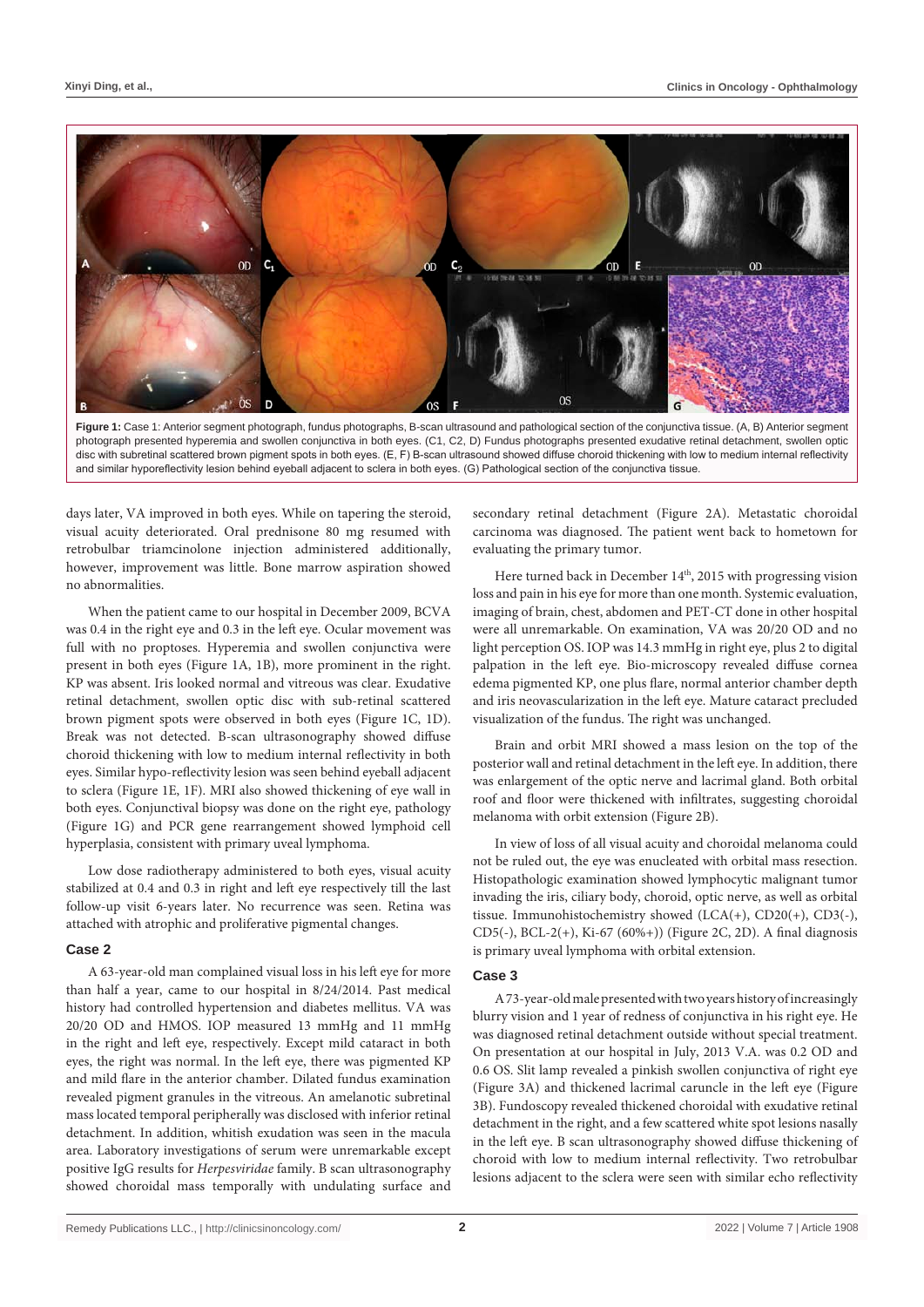

Figure 2: Case 2: B-scan ultrasound of the left eye, MRI, and pathological section of the tissue outside the left eye scleral. (A) B scan ultrasonography showed choroidal mass temporally with undulating surface and secondary retinal detachment, (B) Brain and orbit MRI showed a mass lesion on the top of the posterior wall and retinal detachment in the left eye. In addition, there was enlargement of the optic nerve and lacrimal gland. Both orbital roof and floor were thickened with infiltrates, Trans-scleral tumor specimen. (C) 40 times magnification of the lesion, (D) 400 times magnification of the lesion.



Figure 3: Anterior segment photograph and B-scan ultrasound of both of the eyes. Anterior segment photograph of the right (A) and left (B) eye revealed a pinkish swollen conjunctiva of right eye and thickened lacrimal caruncle in the left eye, B-scan ultrasound of right eye (C) and left eye (D) showed diffuse thickening of choroid with low to medium internal reflectivity, and two retrobulbar lesions adjacent to the scleral with similar echo reflectivity.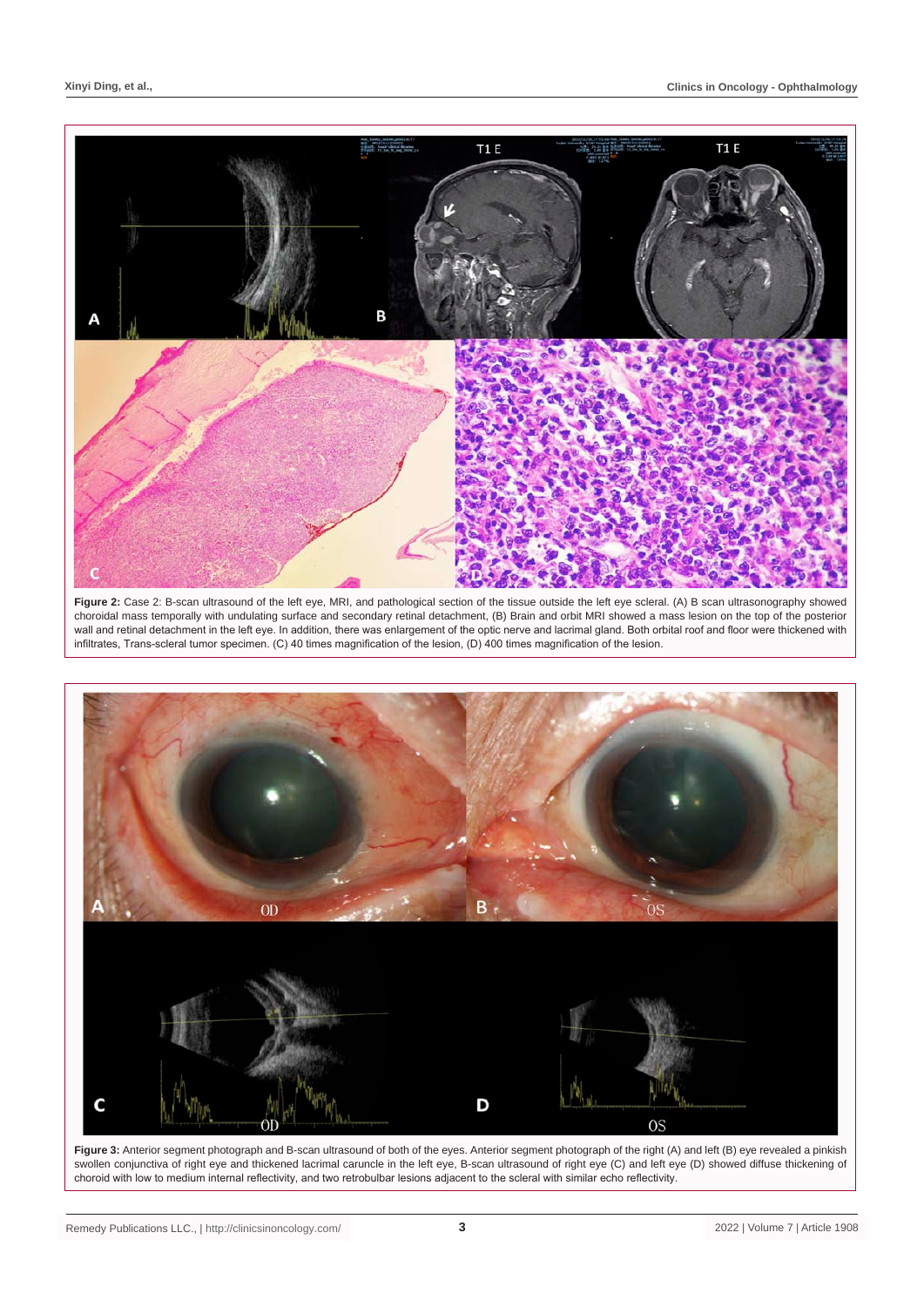(Figure 3C, 3D). Conjunctival biopsy and immunohistochemistry staining showed B-cell lymphoma (LCA(+), CD20(+), CD3(-), CD79a(+), bcl2(+)). Additional blood analysis, chest, abdomen CT were unremarkable.

External radiotherapy was given to the right eye with good response. Conjunctival lesion reduced as well as the retrobulbar mass. Disappearance of choroidal thickening and retinal detachment were also noted.

# **Discussion**

Primary uveal lymphoma has characteristic of clinical manifestations including old age, male gender, unilateral, slowly progressive clinical course, diffuse choroid thickening about 3 mm high [3] or a isolate whitish choroidal mass with retinal detachment. Extraocular extension presents pink fleshy conjunctival lesion anteriorly, which observed in more than half of the cases [3,10-12]. Imaging investigation also had characteristic of findings, especially on B scan ultrasonography, which included diffuse choroidal thickening with low internal reflectivity but without excavation. Round or crescentic shape peripapillary nodule adhering to scleral with similar low internal reflectivity [3,13,14], further confirmed by orbit MRI imaging. Our three cases have characteristics of primary uveal lymphoma both clinically and on imaging evaluation, except that two cases were bilateral involvement. However, bilateral case had been reported in the literature [3,4]. In the first and the third case, because the present of conjunctival lesion, which is most accessible and less invasive for biopsy [10,15], immediate biopsy was done and resulted in correct diagnosis with subsequent radiotherapy with favorable outcome. The first case had refractory glaucoma as one of his initial presentation, the high intraocular pressure resisting to conventional pressure lower eye drops. The mechanism of glaucoma may be due to lymphoma cells blocking the chamber angle and the trabecular meshwork as reported by Cockerham et al. [8] in his pathologic study. The elevated IOP could only be resolved with pathogenic eradication. The first case has been followed up for 6 years with free recurrence and maintained relevant vision until the latest visit. Similar situation has been seen in the third case, long term follow up was lacking though. As for the second patient, although in many aspects, it resembles the characteristics of primary uveal lymphoma. Unfortunately, we had ignored a crescent acoustically empty lesion adjacent to scleral posteriorly on B scan, which is one of the most diagnostic features described by many authors [10- 12,16,17]. Preoccupied with the diagnosis of metastatic choroidal tumor initially, even no primary tumor was found. The patient lost the opportunity to be appropriate diagnosed and managed as a result. The eye progressively lost all vision, neo-vascular glaucoma ensued and the eye had to be enucleated. If we had paid enough attention to this extra-scleral lesion to do biopsy [11,16] or even move forward to perform choroidal biopsy in case of absence of retro-bulbar mass, correct diagnosis may be achieved [18-20] and this eye would be saved.

For the management, though steroids have been used by some [6,21], immune-chemotherapy with rituximab has been reported [22]. Low dose radiation has been the most frequently used modality with good response and low complications [23], as evidence backed by our patients too. Our second patient already had extensive orbit involvement as well as the presence of tumor cells in the cutting edge of the optic nerve, further interventions with radiation or chemotherapy should be seriously considered and long term follow up is needed.

In conclusion, primary uveal lymphoma is a rare disease, diagnosis is usually delayed resulting in poor prognosis, and otherwise the overall prognosis is usually benign. Through literature review and our own experiences, we recognized that the disease has many characteristics both clinically and on imaging evaluation, timely diagnosis can achieve, so long as highly suspicious is raised and meticulous inspection be performed.

#### **Funding**

This study was supported by Grant XHLHGG201807 from the Xuhui District Health and Family Planning Commission Key Disease Joint Project, and by Grant 20204Y0056 from the Shanghai Municipal Health Committee.

### **References**

- 1. [Mochizuki M, Singh AD. Epidemiology and clinical features of intraocular](https://pubmed.ncbi.nlm.nih.gov/19412864/)  [lymphoma. Ocul Immunol Inflamm. 2009;17\(2\):69-72.](https://pubmed.ncbi.nlm.nih.gov/19412864/)
- 2. [Chan CC, Rubenstein JL, Coupland SE, Davis JL, Harbour JW, Johnston](https://pubmed.ncbi.nlm.nih.gov/22045784/)  [PB, et al. Primary vitreoretinal lymphoma: A report from an International](https://pubmed.ncbi.nlm.nih.gov/22045784/)  [Primary Central Nervous System Lymphoma Collaborative Group](https://pubmed.ncbi.nlm.nih.gov/22045784/)  [symposium. Oncologist. 2011;16\(11\):1589-99.](https://pubmed.ncbi.nlm.nih.gov/22045784/)
- 3. [Aronow ME, Portell CA, Sweetenham JW, Singh AD. Uveal lymphoma:](https://pubmed.ncbi.nlm.nih.gov/24144449/)  [Clinical features, diagnostic studies, treatment selection, and outcomes.](https://pubmed.ncbi.nlm.nih.gov/24144449/)  [Ophthalmology. 2014;121\(1\):334-41.](https://pubmed.ncbi.nlm.nih.gov/24144449/)
- 4. [Mashayekhi A, Shukla SY, Shields JA, Shields CL. Choroidal lymphoma:](https://pubmed.ncbi.nlm.nih.gov/23978622/)  [Clinical features and association with systemic lymphoma. Ophthalmology.](https://pubmed.ncbi.nlm.nih.gov/23978622/)  [2014;121\(1\):342-51.](https://pubmed.ncbi.nlm.nih.gov/23978622/)
- 5. [Crookes GP, Mullaney J. Lymphoid hyperplasia of the uveal tract](https://zh.booksc.eu/book/29775048/d3a2ef)  [simulating malignant lymphoma. Am J Ophthalmol. 1967;63\(5\):962-7.](https://zh.booksc.eu/book/29775048/d3a2ef)
- 6. [Ryan SJ, Zimmerman LE, King FM. Reactive lymphoid hyperplasia. An](https://pubmed.ncbi.nlm.nih.gov/4126438/)  [unusual form of intraocular pseudotumor. Trans Am Acad Ophthalmol](https://pubmed.ncbi.nlm.nih.gov/4126438/)  [Otolaryngol. 1972;76\(3\):652-71.](https://pubmed.ncbi.nlm.nih.gov/4126438/)
- 7. [Gass JD. Retinal detachment and narrow-angle glaucoma secondary](https://www.sciencedirect.com/science/article/abs/pii/0002939467905661)  [to inflammatory pseudotumor of the uveal tract. Am J Ophthalmol.](https://www.sciencedirect.com/science/article/abs/pii/0002939467905661)  [1967;64\(3\):612-21.](https://www.sciencedirect.com/science/article/abs/pii/0002939467905661)
- 8. [Cockerham GC, Hidayat AA, Bijwaard KE, Sheng ZM. Re-evaluation of](https://pubmed.ncbi.nlm.nih.gov/10647734/)  ["reactive lymphoid hyperplasia of the uvea": An immunohistochemical](https://pubmed.ncbi.nlm.nih.gov/10647734/)  [and molecular analysis of 10 cases. Ophthalmology. 2000;107\(1\):151-8.](https://pubmed.ncbi.nlm.nih.gov/10647734/)
- 9. [Coupland SE, Foss HD, Hidayat AA, Cockerham GC, Hummel M, Stein](https://pubmed.ncbi.nlm.nih.gov/12115879/)  [H. Extranodal marginal zone B cell lymphomas of the uvea: An analysis of](https://pubmed.ncbi.nlm.nih.gov/12115879/)  [13 cases. J Pathol. 2002;197\(3\):333-40.](https://pubmed.ncbi.nlm.nih.gov/12115879/)
- 10. [Ciulla TA, Bains RA, Jakobiec FA, Topping TM, Gragoudas ES. Uveal](https://www.surveyophthalmol.com/article/s0039-6257(97)00015-5/fulltext)  [lymphoid neoplasia: A clinical-pathologic correlation and review of the](https://www.surveyophthalmol.com/article/s0039-6257(97)00015-5/fulltext)  [early form. Surv Ophthalmol. 1997;41\(6\):467-76.](https://www.surveyophthalmol.com/article/s0039-6257(97)00015-5/fulltext)
- 11. [Loriaut P, Charlotte F, Bodaghi B, Decaudin D, Leblond V, Fardeau C,](https://pubmed.ncbi.nlm.nih.gov/23598677/)  [et al. Choroidal and adnexal extranodal marginal zone B-cell lymphoma:](https://pubmed.ncbi.nlm.nih.gov/23598677/)  [Presentation, imaging findings, and therapeutic management in a series of](https://pubmed.ncbi.nlm.nih.gov/23598677/)  [nine cases. Eye. 2013;27\(7\):828-35.](https://pubmed.ncbi.nlm.nih.gov/23598677/)
- 12. [Neudorfer M, Kessler A, Anteby I, Goldenberg D, Barak A. Co](https://pubmed.ncbi.nlm.nih.gov/15606477/)[existence of intraocular and orbital lymphoma. Acta Ophthalmol Scand.](https://pubmed.ncbi.nlm.nih.gov/15606477/)  [2004;82\(6\):754-61.](https://pubmed.ncbi.nlm.nih.gov/15606477/)
- 13. [Desroches G, Abrams GW, Gass JD. Reactive lymphoid hyperplasia of the](https://jamanetwork.com/journals/jamaophthalmology/article-abstract/634589)  [uvea. A case with ultrasonographic and computed tomographic studies.](https://jamanetwork.com/journals/jamaophthalmology/article-abstract/634589)  [Arch Ophthalmol. 1983;101\(5\):725-8.](https://jamanetwork.com/journals/jamaophthalmology/article-abstract/634589)
- 14. [Chang TS, Byrne SF, Gass JD, Hughes JR, Johnson RN, Murray TG.](https://pubmed.ncbi.nlm.nih.gov/8639077/)  [Echographic findings in benign reactive lymphoid hyperplasia of the](https://pubmed.ncbi.nlm.nih.gov/8639077/)  [choroid. Arch Ophthalmol. 1996;114\(6\):669-75.](https://pubmed.ncbi.nlm.nih.gov/8639077/)